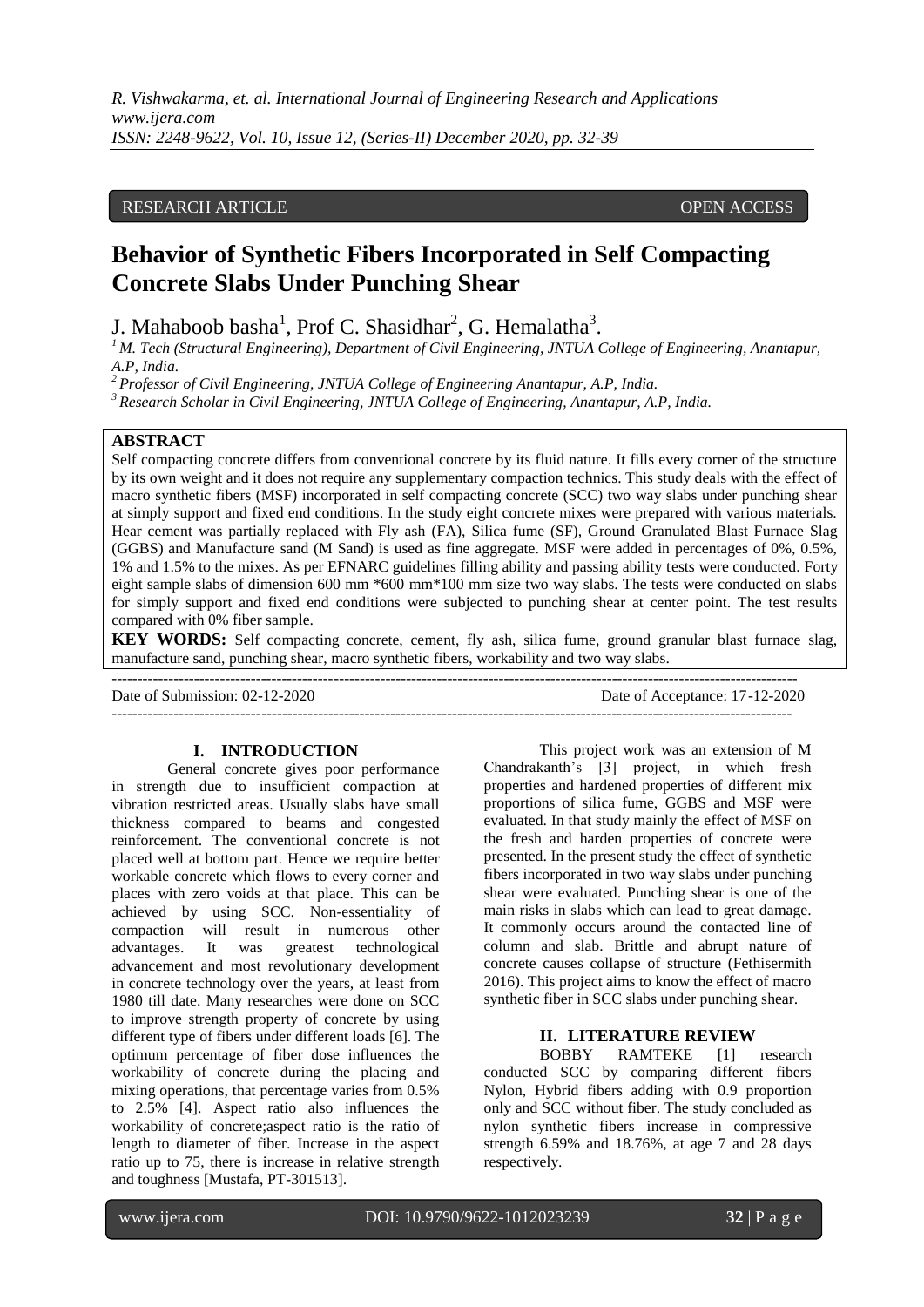S.N. PATIL [2] compared normal concrete with polypropylene incorporated SCC with 0%, 0.25%, 0.5%. This study concluded as addition of fibers increases the flexural strength of concrete.

M.CHANDHRAKANTH [3] study on fresh and harden properties of self compacted concrete added with synthetic fibers 0%, 0.5%, 1%, 1.5% percentages. Result given as workability, filling and passing abilities are decreases with increase in percentage of fiber, and harden properties increase with increase in fiber percentage.

FETHI SERMET [4] researches on behavior of SCC slabs under punching shear with fibers, to avoid brittle failure of slabs. Result as displacement of synthetic fibers more than that of steel fibers.

SAAID I.ZAKI [5] explained steel fiber proportion increases then flexural strength of SCC slabs increases.

S. DEEPA SHRI [6] explained flexural behavior of Ferro cement slabs contain polypropylene fibers, and study about with of cracks formed. He concluded load carrying capacity, energy absorption, strength were increases with increase in fiber and crack with is reduced but no of cracks were increased.

MOHAMED S. ISSA [7] tests conducted on both normal concrete and SCC slabs under line load at middle result indicated as normal concrete given better performance in load bearing but more time taking than SCC.

KHALED S. RAGAB[8] explained effect of steel fiber at various percentages in slabs under punching shear.

MALIK K. ALTAEE[9] explained filling, passing abilities and load baring capacity was reduces with increasing the percentage of recycled coarse aggregate.

Dr.MUTAZ KADHIM MEDHLOM[10] explained 50 mm thick slabs deflection at ultimate<br>load(22.99,42.66 and 81.3)% increased load(22.99,42.66 and 81.3)% increased

considerably by increasing steel fiber (0,1 and 2)% presents

The previous studies indicated that hardened properties are enhanced with increase fiber content. There is scope to extend the study to slabs. In this research, study about effect of MSF incorporated SCC slabs under punching shear. This project is continuation of MChandrakanth's [3] project.

# **III. OBJECTIVE**

The objective of this work was to know the effect of MSF on two way SCC slabs of subjected to punching shear. The study included investigation of SCC with fiber content as 0%, 0.5%, 1%, and 1.5%. In this study cement content was restricted to 65% and remaining 35% of cement was replaced with admixtures i.e., Silica fume, GGBS and Fly ash. The experiment was conducted on two way slabs for simply supported and fixed end conditions under punching shear. Comparative study of test result was carried out for mixes of varying fiber content.

# **IV. MATERIALS USED**

### **4.1. Cement:**

Maha OPC (ordinary Portland cement) 53 grade cement was used. The cement properties are given in table 1.

### **4.2. Fine aggregate**

Manufacture sand (M Sand) passing through 4.75mm IS Sieve conforming to grading of Zone II as per IS 383-1970 was used. Various tests were conducted on the fine aggregate, and results given in table 1.

### **4.3. Coarse aggregate**

12.5 mm crushed stone which is locally available, passing through 12.5mm sieve and retained on 10mm sieve which conforms to IS: 383-1970 was used. It is free from organic matter and impurity such as dust, clay particles is used. Physical properties of the constituent materials of concrete are given in table 1.

| S.No.          | Name of the material | Physical properties   |             |  |
|----------------|----------------------|-----------------------|-------------|--|
|                | Cement               | Specific gravity      | 3.10        |  |
|                |                      | Fineness $m^2/kg$     | 295         |  |
|                |                      | Initial setting time. | 29 minutes  |  |
|                |                      | Final setting time    | 240 minutes |  |
|                |                      | Normal consistency    | 29%         |  |
| $\mathfrak{D}$ | Fine aggregate       | Specific gravity      | 2.58        |  |
|                |                      | Fineness $m^2/kg$     | 2.6         |  |

#### **Table 1: Physical properties of materials**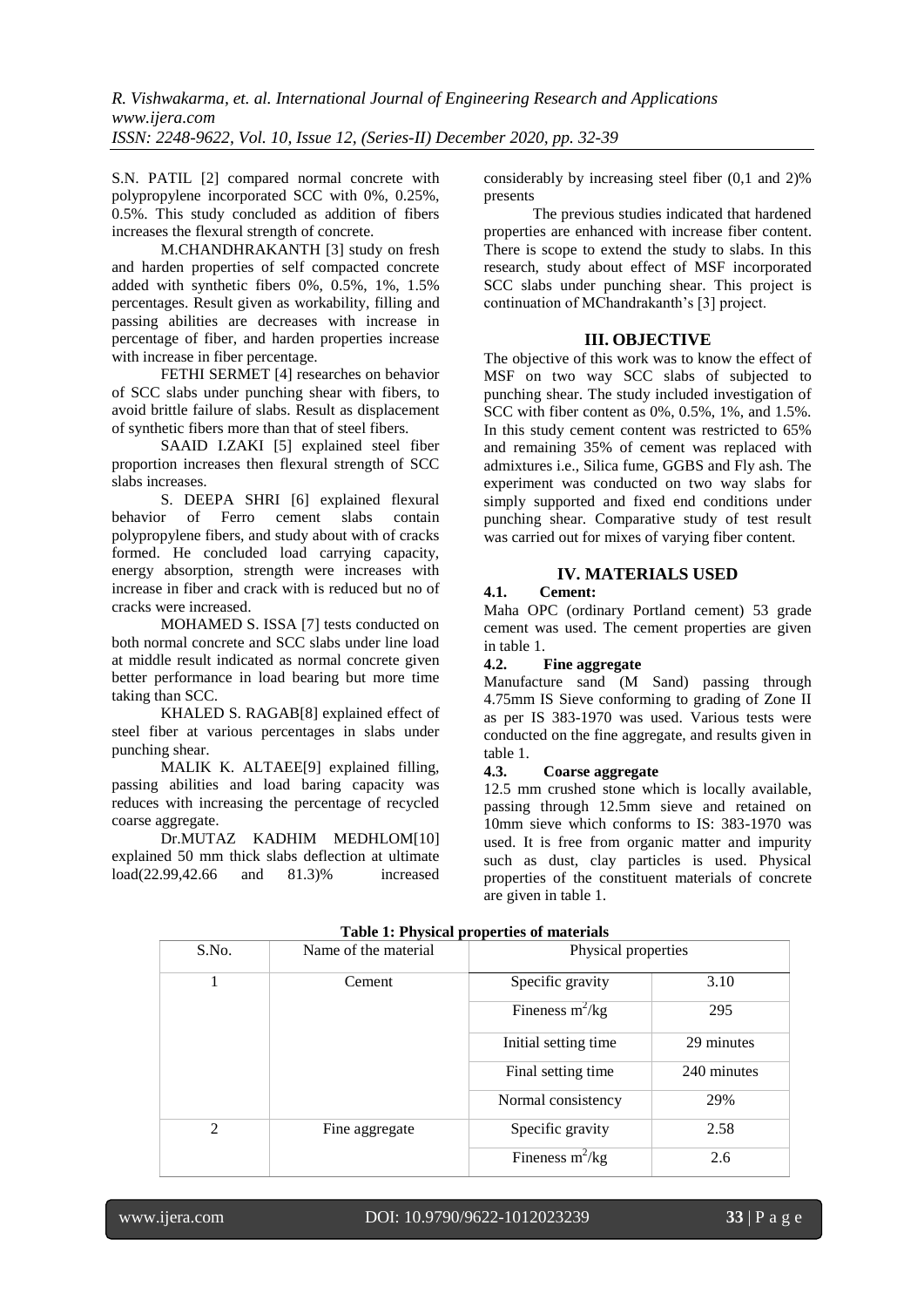# *R. Vishwakarma, et. al. International Journal of Engineering Research and Applications www.ijera.com*

*ISSN: 2248-9622, Vol. 10, Issue 12, (Series-II) December 2020, pp. 32-39*

|                  | Water absorption | 2.31%                  |
|------------------|------------------|------------------------|
| Coarse aggregate | Specific gravity | 2.62                   |
|                  | Water Absorption | 0.35%                  |
|                  | Bulk density     | 1600 Kg/m <sup>3</sup> |

### **4.4. Fly ash**

Fly ash was obtained from Rayalaseema thermal power plant (RTPP), Muddanur, AP. Physical properties are given in table 2.

#### **4.5. Silica fumes**

Silica fume improves mechanical properties of fresh concrete. It was obtained from Lankalapalem

pharmaceutical company, AP. Silica fumes properties are given in table 2.

**4.6. Ground Granulated Blast Furnace Slag** GGBS is a mineral admixture of concrete. It improves rheological properties. It wasobtained from Vizag steel plant AP. Properties are given in table 2.

| S.No. | Name of the material | Physical property |  |
|-------|----------------------|-------------------|--|
|       | Class F fly ash      | Specific gravity  |  |
|       | Silica fume          | Specific gravity  |  |
|       | GBS                  | Specific gravity  |  |

#### **4.7. Chemical admixtures**

Chemical admixtures are generally used in SCC to give better workability. DCP Supaflo PC360M super plasticizer was used as a chemical admixture. It increases the workability without adding water content.



**Figure1. Super plasticizer** Properties of super plasticizer are given in table 3.

| Tuble of Troperties of the super-plasticizer |                  |                |  |  |  |
|----------------------------------------------|------------------|----------------|--|--|--|
| S.No.                                        | Property         | Value          |  |  |  |
|                                              | Name of chemical | Supaflo PC360M |  |  |  |
|                                              | Specific gravity | 1.070          |  |  |  |
|                                              | pΗ               | 6.7            |  |  |  |
|                                              | Solid content    | 22.95%         |  |  |  |
|                                              | Color            | Pale yellow    |  |  |  |

### **Table 3. Properties of the Super plasticizer**

#### **4.8. Fibers**

MSF used in the project are made of nylon. These are non-biodegradable and flexible. Propertiesof MSF are given table 4.

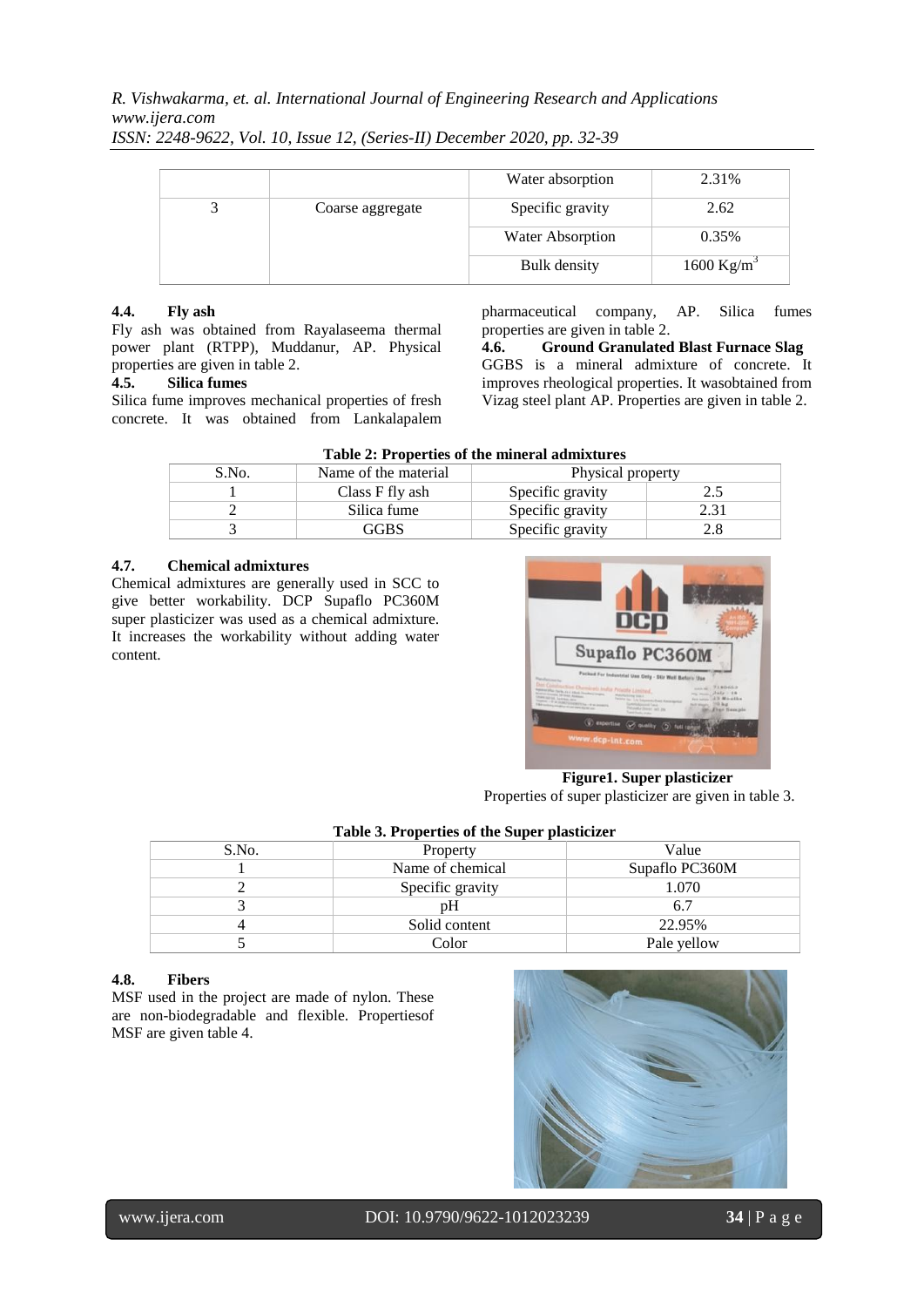| Table 4. Properties of Macro synthetic fibers |                    |                     |  |  |  |
|-----------------------------------------------|--------------------|---------------------|--|--|--|
| S.No.                                         | Result<br>Property |                     |  |  |  |
|                                               | Polymer            | Polyolefin          |  |  |  |
|                                               | Length             | $21-44$ mm          |  |  |  |
|                                               | Diameter           | $< 0.9$ mm          |  |  |  |
|                                               | Surface texture    | Continuously dinted |  |  |  |

#### **Figure 2. Synthetic fibers**

#### **4.9. Water**

Potable tap water was used. Water was free from toxic materials and salts.

#### **V. EXPERIMENTAL WORK**

The concrete was prepared by above materials and binding material replaced with various admixtures Fly ash, GGBS and Silica fume; cement content was constant at 65%. Natural sand was substituted with M-sand. MSF were added by proportions of 0%, 0.5%, 1%, and 1.5%. In total eight mixes proportions were arrived at. The number of test specimens was forty eight. Testing of specimens carried out after a curing period of 28 days.

#### **5.1. Mix design**

Mix design was done according to the one from the reference paper of M.Chandrakanth [3]. Out of 24 mixes considered in the reference paper, only 8 mixes wereopted. All these mixes conformed to thelimits of fresh properties as per the EFNARC guidelines. M1, M3, M5 and M7 mixes were prepared with 0% of Silica fume and 0%GGBS and 35% fly ash, with0%, 0.5%, 1% and 1.5% fiber proportions respectively. M2, M4, M6 and M8 were prepared with 5% of Silica fume and 5% GGBS and 25% fly ash, with 0%, 0.5%, 1% and 1.5% fiber proportions respectively. The mix proportions are stated in table 5.

**Table 5. Mix proportions**

| Mix name       | Cement     | Fly ash    | Fa         | Ca         | Fibers   | Silica     | <b>GGBS</b> | Water                | Admixture  |
|----------------|------------|------------|------------|------------|----------|------------|-------------|----------------------|------------|
|                | $(kg/m^3)$ | $(kg/m^3)$ | $(kg/m^3)$ | $(kg/m^3)$ | $(\% )$  | fume       | $(kg/m^3)$  | (kg/m <sup>3</sup> ) | $(kg/m^3)$ |
|                |            |            |            |            |          | $(kg/m^3)$ |             |                      |            |
| M1             | 345        | 186        | 891        | 810        | $\Omega$ | $\Omega$   | $\theta$    | 186                  | 4.7        |
| M <sub>2</sub> | 345        | 133        | 891        | 810        | $\Omega$ | 26.55      | 26.55       | 186                  | 4.7        |
| M <sub>3</sub> | 345        | 186        | 891        | 810        | 0.5      | $\theta$   | $\theta$    | 186                  | 4.7        |
| M <sub>4</sub> | 345        | 133        | 891        | 810        | 0.5      | 26.55      | 26.55       | 186                  | 4.7        |
| M <sub>5</sub> | 345        | 186        | 891        | 810        | 1.0      | $\Omega$   | $\theta$    | 186                  | 4.7        |
| M <sub>6</sub> | 345        | 133        | 891        | 810        | 1.0      | 26.55      | 26.55       | 186                  | 4.7        |
| M7             | 345        | 186        | 891        | 810        | 1.5      | $\theta$   | $\theta$    | 186                  | 4.7        |
| M8             | 345        | 133        | 891        | 810        | 1.5      | 26.55      | 26.55       | 186                  | 4.7        |

# **5.2.**

#### **Fresh properties**

Fresh properties of each mix were found by Slump test, V funnel, L box, and U box tests. The test results were within EFNARC limits. Table 6

shows the limits of fresh properties as suggested by EFNARC. Table 7 shows the fresh properties of all the mixes for which the studies are conducted.

| <b>Table 6. EFNARC Limits</b> |                                            |              |              |  |  |  |
|-------------------------------|--------------------------------------------|--------------|--------------|--|--|--|
| <b>PROPERTY</b>               | <b>TEST METHOD</b><br><b>EFNARC LIMITS</b> |              |              |  |  |  |
|                               | Slump flow                                 | 650-800      | Mm           |  |  |  |
| Filling ability               | $T_{50cm}$ flow                            | $3 - 5$      | <b>Sec</b>   |  |  |  |
|                               | V funnel                                   | $6-12$       | mm           |  |  |  |
| Passing ability<br>L box      |                                            | $0.8 - 1.00$ | $h_2/h_1$ mm |  |  |  |
|                               | U box                                      | $0-30$       | $h_2-h_1$ mm |  |  |  |

#### **Table 7. Fresh properties of various mixes**

| Tuble 14 I restricted the of various maxes |              |            |                    |       |                                       |                  |  |
|--------------------------------------------|--------------|------------|--------------------|-------|---------------------------------------|------------------|--|
| $S$ .no                                    | <b>Mixes</b> | Slump      | $\Gamma_{50}$ flow | box   | $\overline{V}$ box                    | $\mathbf{I}$ box |  |
|                                            |              | flow       |                    |       |                                       |                  |  |
|                                            | M1           | 755<br>ر ر | 3.166              | 0.976 | $\overline{ }$<br>1 <sup>c</sup><br>. | b. /             |  |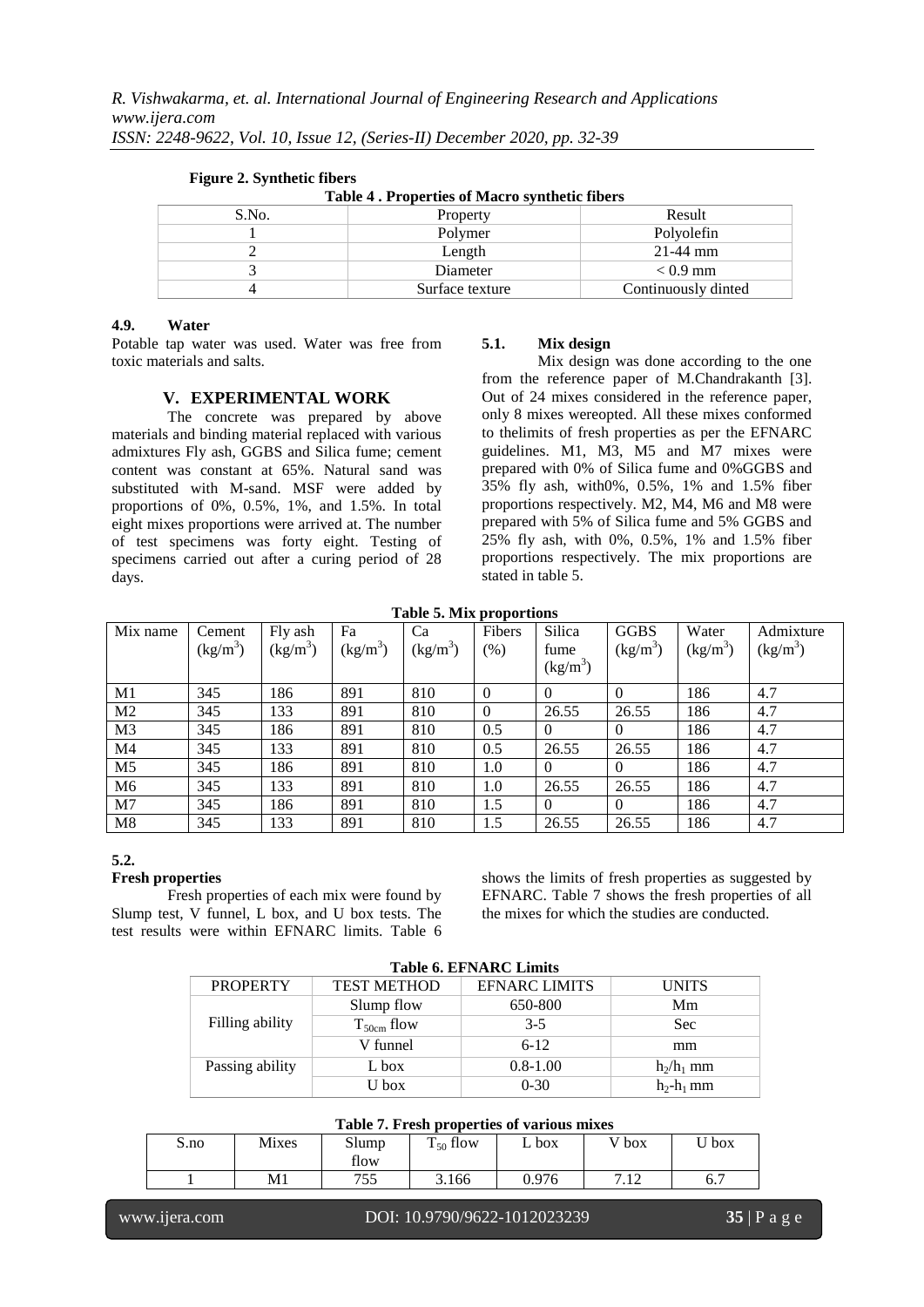*R. Vishwakarma, et. al. International Journal of Engineering Research and Applications www.ijera.com*

| M2             | 748 | 3.322 | 0.967 | 7.55 | 10.2 |
|----------------|-----|-------|-------|------|------|
| M <sub>3</sub> | 734 | 3.284 | 0.952 | 7.75 | 9.6  |
| M4             | 728 | 3.544 | 0.942 | 8.24 | 12.6 |
| M <sub>5</sub> | 712 | 3.424 | 0.912 | 8.15 | 13.5 |
| M6             | 704 | 3.712 | 0.896 | 8.62 | 15.7 |
| M7             | 684 | 3.592 | 0.886 | 8.68 | 15.6 |
| M8             | 676 | 3.845 | 0.871 | 9.18 | 17.3 |

*ISSN: 2248-9622, Vol. 10, Issue 12, (Series-II) December 2020, pp. 32-39*

From the above Table mixes M1 to M8 values all are satisfied filling and passing ability test values under EFNARC code limits.

# **5.3. Casting**

Fresh concrete obtained from above proportions was cast into slabs without using any compaction implements.The clear dimensions of mould are 600 mm \* 600 mm \*100 mm.Three samples for each mix proportion were produced. Reinforcement mat of 5 bars of 10 mm diameter in both the directions were placed at bottom of specimen. In total 48 slabswere casted. The slabs were cured for a period of 28 days.

### **VI. TESTING OF SLABS**

#### **6.1 Testing of slabs forsimply supported condition**

After casting and curing, the samples were taken out and dried before testing. The position of supports, central load position and dial gauge were marked. The central deflection of the slab was measured at center with the help of electronic device provided at bottom side of the specimen. Load was applied by hydraulic frame machine. Load was applied gradually bit by bit; reading was taken from load dial gauge. Twenty four slab specimens were tested under punching shear for simply supported condition;theset up of which is shown in Figure 3.



**Figure3. Punching test set up for simply support condition**

Table 8 shows the magnitude of punching loads and respective deflection values of all the test specimens for simply supported condition.

| S.No. | Mix name       | Simply supported |                  |  |
|-------|----------------|------------------|------------------|--|
|       |                | Load(KN)         | Displacement(mm) |  |
|       | M <sub>1</sub> | 15               | 7.1              |  |
| 2     | M <sub>2</sub> | 15.3             | 7.16             |  |
|       | M <sub>3</sub> | 15               | 7.96             |  |
|       | M4             | 16               | 7.9              |  |
|       | M <sub>5</sub> | 18               | 8.33             |  |
| h     | M6             | 18               | 8.4              |  |
|       | M <sub>7</sub> | 18               | 9.0              |  |
|       | M8             | 18.66            | 9.16             |  |

**Table 8. Punching load and deflection values of test specimens-Simply supported**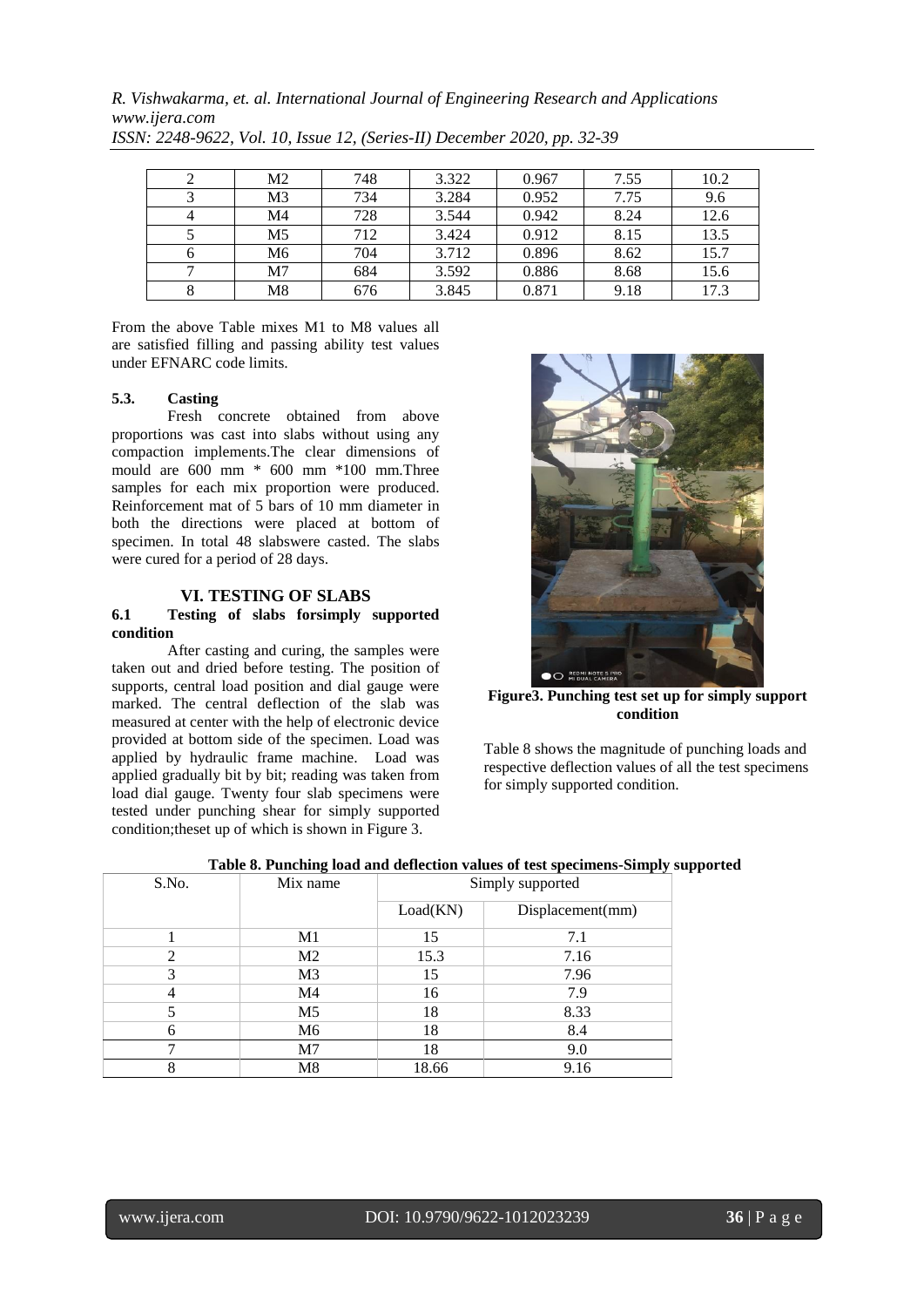The mixes M1, M3, M5 and M7 have 65% cement,35% fly ash with respective fiber content 0%, 0.5%, 1% and 1.5%. Similarly M2, M4, M6 and M8 have 65% cement,25% fly ash,5% silica fume

and 5% GGBS with respective fiber content 0%, 0.5%, 1% and 1.5%. The graphical representation of the values of table 7 is depicted in figures 4 and figure 5.





From figures 4 and 5, it is evident that the capacity of SCC to take up shear load increase with an increase in fiber content. Among the mixes M1, M3, M5 and M7,the maximum load was 18KN.Among the mixes M2, M4,M6 and M8,the maximum load was 18.33KN.

#### **6.2 Testing of slabs forfixed end support condition**

After casting and curing, the samples were taken out and dried before testing. The position of supports, central load position and dial gauge were marked. The central deflection of the slab was measured at center with the help of electronic device provided at bottom side of the specimen. Load was applied by hydraulic frame machine. Load was applied gradually bit by bit; reading was taken from load dial gauge. Twenty four slab specimens were tested under punching shear for fixed end support condition; the set up of which is shown in Figure 6. **Figure 6. Punching test set up for fixed support**



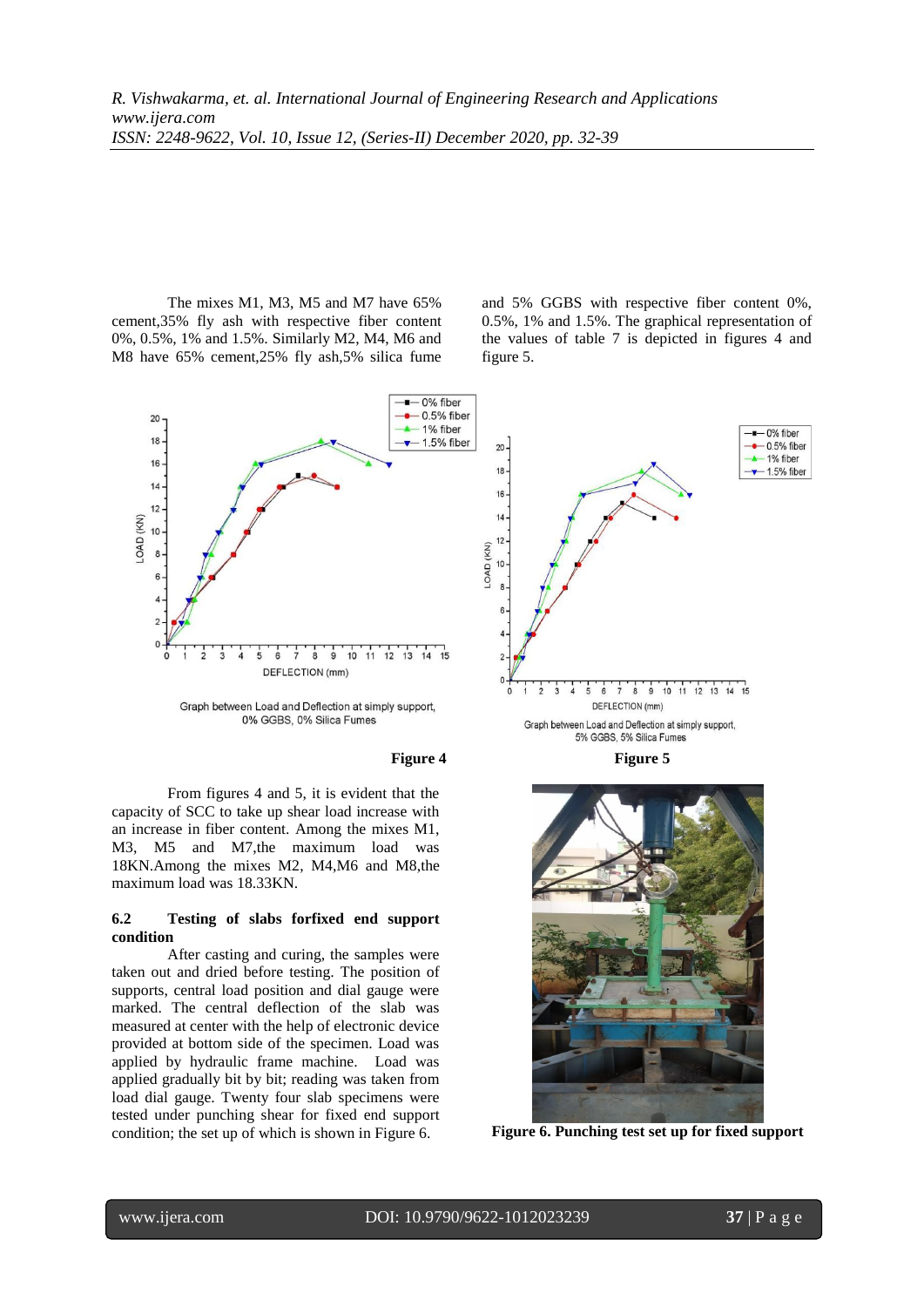*R. Vishwakarma, et. al. International Journal of Engineering Research and Applications www.ijera.com ISSN: 2248-9622, Vol. 10, Issue 12, (Series-II) December 2020, pp. 32-39*

Table 9 shows the magnitude of punching loads and respective deflection values of all the test specimens for fixed support condition.

| S.No. | Mix name       | Fixed support |                |  |
|-------|----------------|---------------|----------------|--|
|       |                | Load(KN)      | Deflection(mm) |  |
|       | M1             | 19.3          | 5.23           |  |
| 2     | M <sub>2</sub> | 19.3          | 5.3            |  |
| 3     | M <sub>3</sub> | 20            | 5.3            |  |
| 4     | M <sub>4</sub> | 20            | 5.3            |  |
| 5     | M <sub>5</sub> | 20.6          | 5.43           |  |
| 6     | M <sub>6</sub> | 20.3          | 5.4            |  |
|       | M <sub>7</sub> | 21            | 5.7            |  |
| 8     | M8             | 21.3          | 5.76           |  |

**Table 9.Punching load and Deflection values of test specimens-Fixed support**

The mixes M1, M3, M5 and M7 have 65% cement,35% fly ash with respective fiber content 0%, 0.5%, 1% and 1.5%. Similarly M2, M4, M6 and M8 have 65% cement, 25% fly ash,5% silica fume



**Figure 7 Figure 8**

From figures 7 and 8, it is evident that the capacity of SCC to take up shear load increases with an increase in fiber content. Among the mixes M1, M3, M5 and M7,the maximum load was 21KN.Among the mixes M2, M4, M6 and M8,the maximum load was 21.3KN.

# **VII.CONCLUSION**

and 5% GGBS with respective fiber content 0%, 0.5%, 1% and 1.5%. The graphical representation of the values of table 7 is depicted in figures 7 and figure 8.



Based on the results of these experimental investigations, the following conclusions can be deduced.

- $\Box$  An increase in fiber content from 0% to 1.5% resulted in increase in punching load value of simply supported slabs by 20% for mixes in flyash was used as mineral admixture.
- $\Box$  An increase in fiber content from 0% to 1.5% resulted in increase in punching load value of